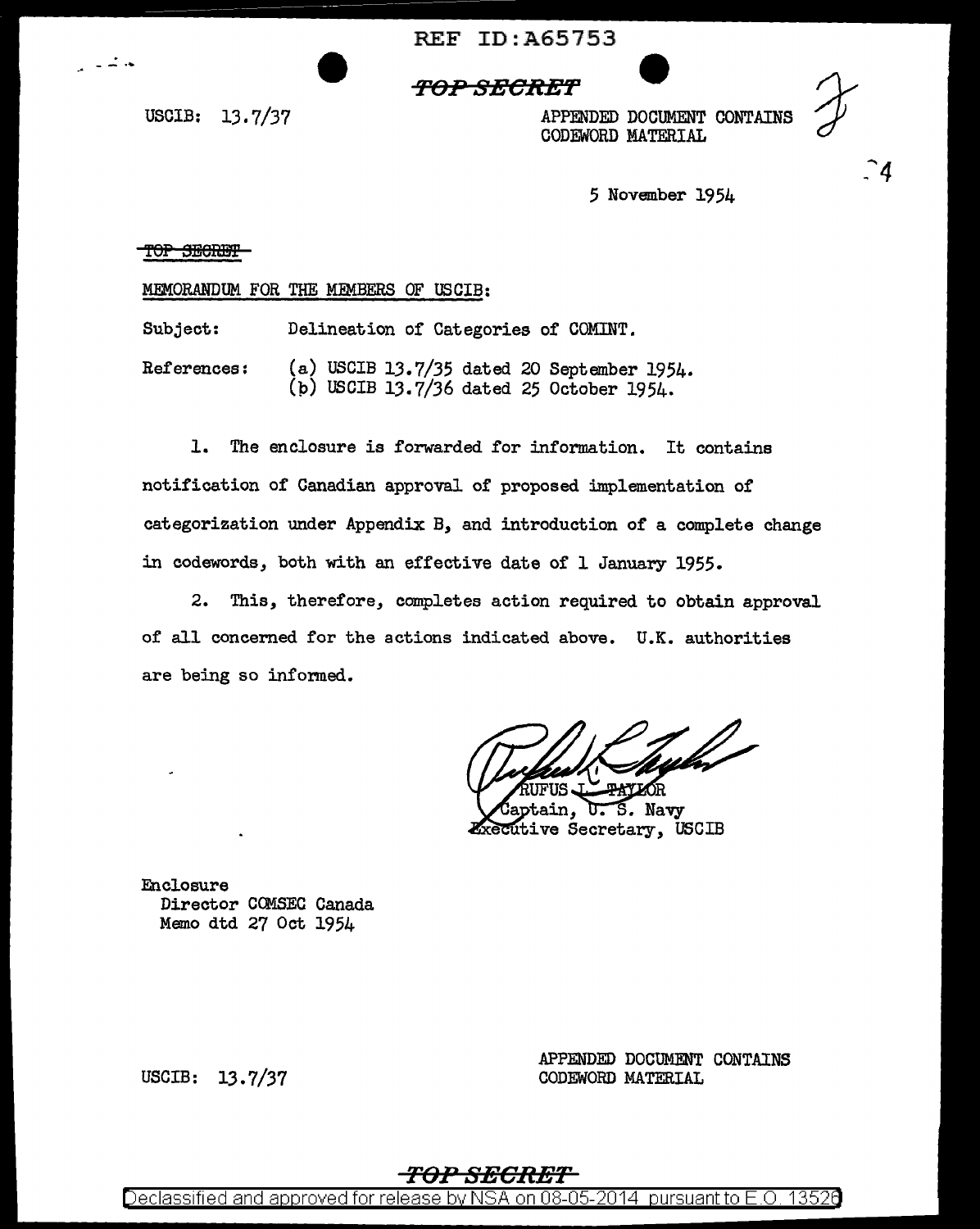Page Demand